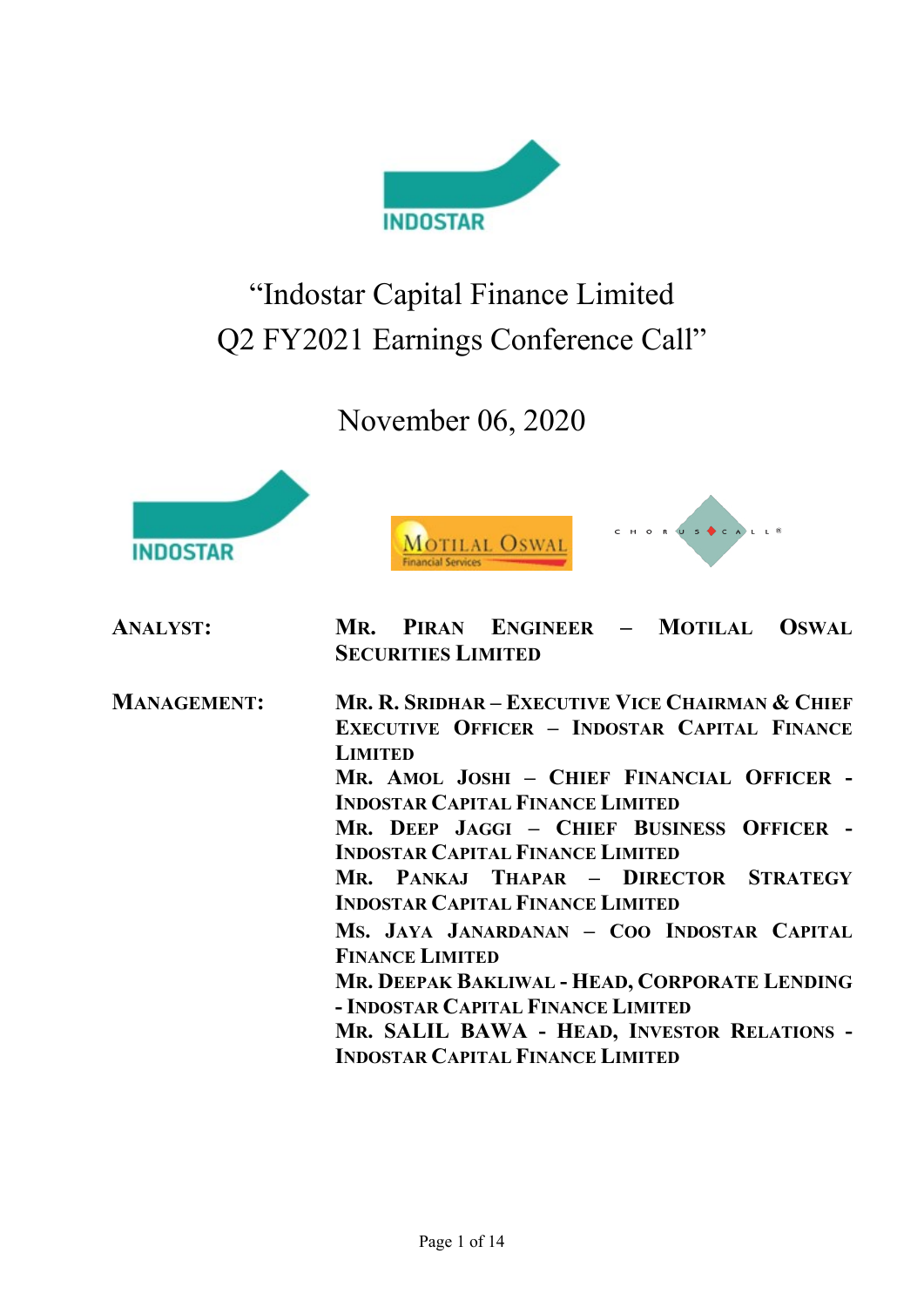

- Moderator: Ladies and gentlemen, good day and welcome to the Q2 FY2021 Earnings Conference Call of Indostar Capital Finance hosted by Motilal Oswal Financial Services. As a reminder, all participant lines will be in the listen-only mode and there will be an opportunity for you to ask questions after the presentation concludes. Should you need assistance during the conference call, please signal an operator by pressing "\*" then "0" on your touchtone phone. Please note that this conference is being recorded. I now hand the conference over to Piran Engineer from Motilal Oswal Financial Services. Thank you and over to you, Sir!
- Piran Engineer: Thanks Margreth. Hi everyone. Thank you for joining us and welcome to the call. With us today, we have the entire management team of Indostar Capital Finance led Mr. R. Sridhar, Executive Vice Chairmen and CEO. Without further review, I would now like to handover the call to management for opening remarks followed by Q&A session. Over to you, Sir!
- R. Sridhar: Thank you, Piran. Good morning to all of you and welcome to the call. The Q2 FY2021 had been a stable quarter for us with some exceptional achievements. So, I would like to take this opportunity to list out some of the pasting developments, which have happened during Q2 FY2021. So, all of you are aware that due to the pandemic, the lockdown started from March, 2020 and Reserve Bank of India naturally came out and announced moratorium. The moratorium 1.0 was very stiff as you all know because it was 100% lockdown. There was absolutely no economic activity and our main stay business of MSME, which includes commercial vehicles and SME have not been able to operate, all these have been the features of moratorium 1.0.The collections during those months dipped as many of our borrowers had sought moratorium.

 Subsequently, Reserve Bank of India came out and then extended the moratorium for another three months, which had been June, July and August. So, during this period simultaneously there has been an unlocking announced by central government and various state governments except in containment zones, economic activity slowly and gradually started and we could feel that and realize as we have been getting better and better in terms of collection. During these three months, collections have gradually improved and we reached 70% collection in the month of August, 2020 and moratorium did not get extended and RBI came out and announced that they will allow a onetime reschedulement as demanded by the industry.

 During this onetime reschedulement period in September,2020 and October,2020, our collections went up steeply so if you look at our collections from March,2020 to October, 2020, it has slowly moved up and in July it was 65%, August it was 70%, September 92% and October it is about 100%. This has given us tremendous confidence and also exhibited the capability of our team, which is engaged in the retail businesses. All these have been achieved with most of our employees working from home and we initiated very aggressive customer connect program, terrific follow-up and customers as and when the economy activity started as you all know, the commercial vehicle is a earn and pay asset. This clearly indicates apart from other economic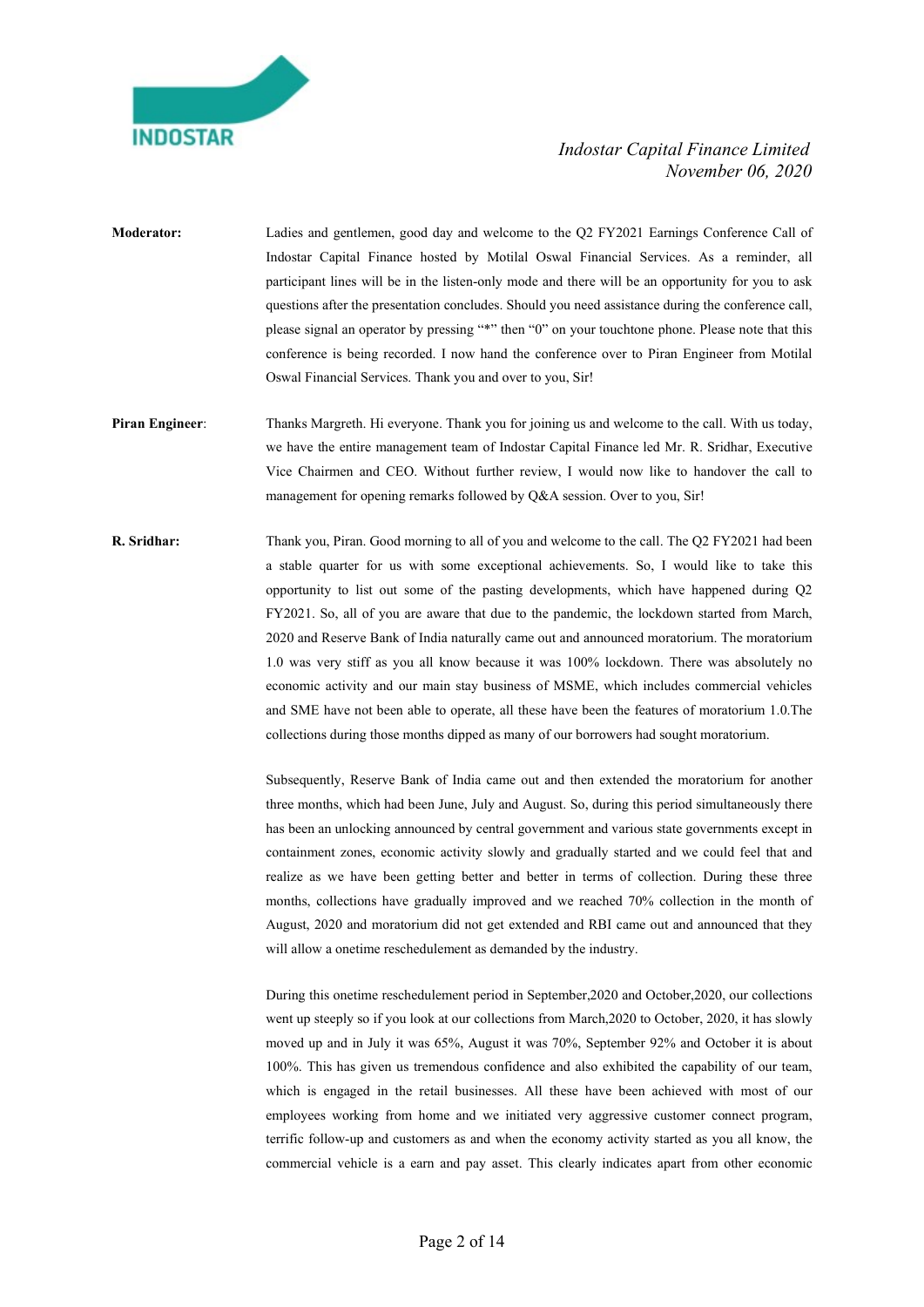

indicators like GST collections, toll road collections and diesel consumption are indicating a positive turnaround in the commercial vehicle industry. We observed in the market place different NBFCs adopted different strategies for commencement of business. We felt that go at gain market share is one approach, some NBFCs have adopted and they felt that when there is no lender in the market place, it is a good time to go and gain market share, which is one approach. The other approach is a conservative approach, which we have adopted, where you go through the uncertain period, wait for certainty and then start the business.

 So, in our case in Indostar we felt that we should first achieve a 100% collection, which gives us the confidence to restart our businesses. So having achieved the 100% collections in October, 2020, we have restarted all the three retail businesses from November, 2020. So from November, 2020 to March, 2021 we will be focusing to slowly and gradually ramp up our disbursements in all the three retail businesses. So, the first message which I am giving you is the excellent collection performance during the most challenging period.

 The second most important is an account of resolution of nonperforming loans. So, as you all know that we have acquired the CV financing business from India Infoline of around Rs. 3500 crore to Rs. 4000 crore in April, 2019. So, along with that asset, we also acquired around Rs. 300 crore of nonperforming loans, which came along with this asset and that had pushed up our gross NPL to 4.5% to 5% and subsequent to this acquisition, the commercial vehicle industry went through a down cycle, the GDP growth was sluggish as well as the pandemic has put a lot of pressure on resolution of this NPL accounts, but we have been able to execute transaction in the month of September,2020 where we have sold around Rs.126 crore of nonperforming loans to an ARC without any impact on the profit and loss account, so this has helped our gross NPL from 4.6% to 4.7% to below 3% it has come. Also in one NPL account, which we had in the real estate, the customer has approached us for onetime settlement and that account will also go out of our books on or before March 31, 2021. So, these two are developments on the NPL front apart from the excellent collection performance, which we have reported.

 The third most important thing is on the reduction in the corporate book. We have been time and again mentioning to all of you that we would like to exit the corporate lending business both real estate and non-real-estate and from a peak portfolio of Rs. 6000 crore in the middle of 2018, we have brought it down to below Rs.2500 crore as of September 30, 2020 and this has been brought down by sheer collection and we have not done any transaction of sale any of our portfolio asset and in the Q2 FY2021, we have been able to bring down Rs.452 crore of exposure from one of our large client, so that has helped us to bring down this asset and we are confident that in the next 12 to 15 months, we would take this portfolio to near zero.

 So, these are all few important developments, which have taken place during Q2 FY2021. With the partnership of Brookfield, which had invested money into the company with the kind of capital adequacy of nearly 35%, we have enough leg room, very comfortable asset liability and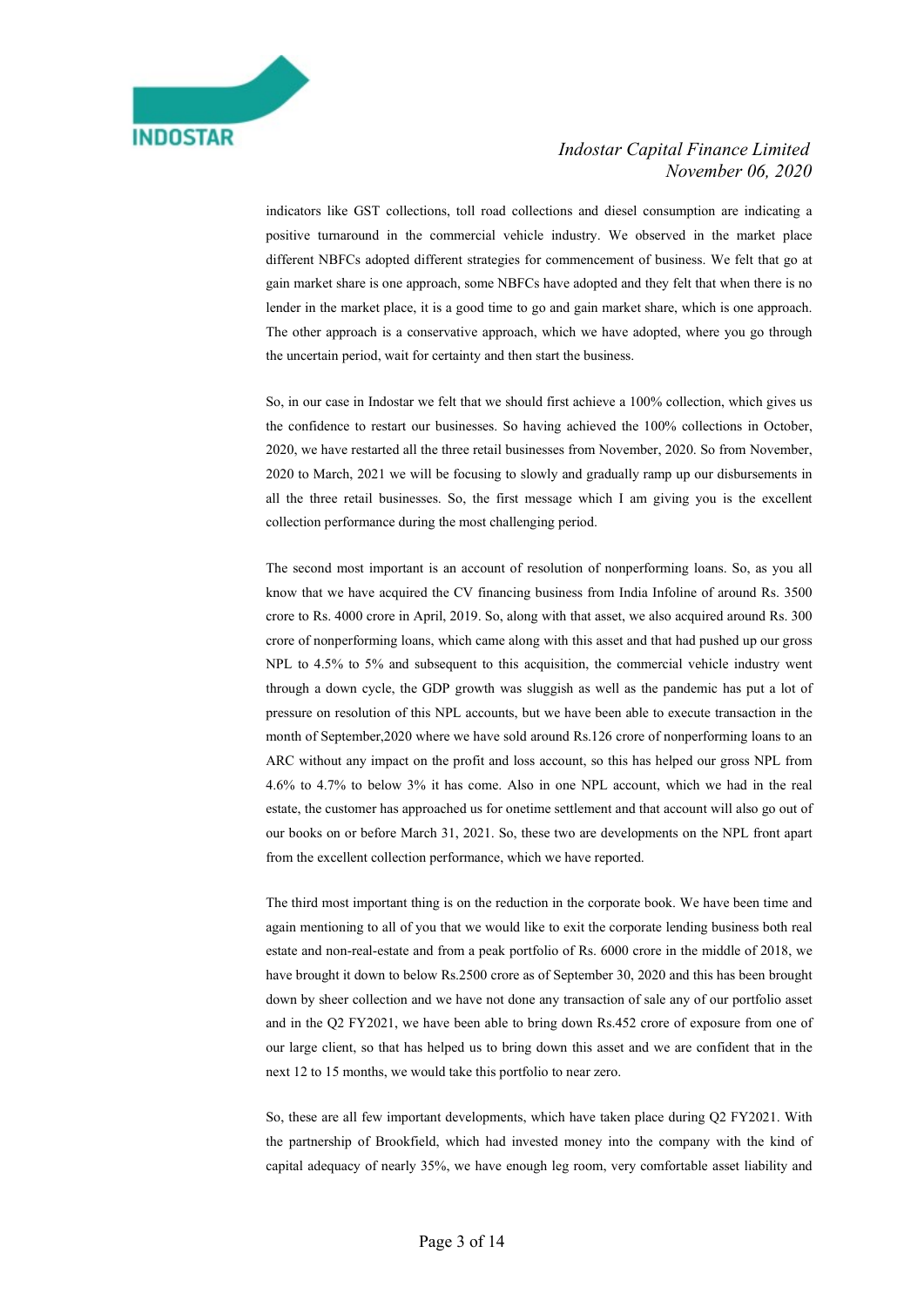

good liquidity pipeline enables us to plan aggressive asset growth in the next five months. During this financial year due to the pandemic and other economic headwinds when we are going through a muted growth, we are also not keeping quiet, while focusing fundamentally and collections reset quality, reduction of NPLs, reduction of corporate lending book, we are also preparing ourselves to take advantage of a potential, which is going to unfold post the pandemic.

 So, what we did is, we are focusing on few major initiatives to prepare the company to grow aggressively during the next five years. So, we have focused on digitization, we have brought in a global consultant to help us and we should be ready between March, 2021 and June, 2021 with the digitization initiative, that said with the digitization with the insight we have had during this lockdown where we could achieve lot of things by sitting at home we also feel that our branches need not be big, so we are planning to have smart branches when we are moving from 200 branches to 700, 800, 1000 branches in the next 5 years, all these incremental branches are going to be smart branches. The smart branches are smaller in size combined with digitization these two initiatives are going to enhance the productivity as well as reduce the operating expenses substantially.

 The net result of these two initiatives apart from productivity increase and reduction of operating expenses is the breakeven so whenever we are as a small company expanding to a bigger company, we have to open branches, so in our earlier expansion when we opened 200 branches, these branches took nearly 18 to 20 months to breakeven, but now because of digitization and smart branches initiatives, we are going to breakeven these branches in 9 to 10 months, which is typically 50% of the time. So, this is going to increase our penetration in the different geographies, so that is going to help us to grow aggressively in the next five years, so, we are looking at all these strengths. what we are trying to do is apart from smart branches and digitization, we are going to expand our products, our customer segments and we are going to be 100% retail. We will be moving to different geographies for example, we are today not present in east so we will be moving there.

 We are also side-by-side strengthening the leadership team. You would have seen in the press release which we did on October 20, 2020, we have brought in Mr. Deep Jaggi as our Chief Business Officer. Mr. Jaggi was earlier with HDB Finance where he was head of asset financing. He had an impeccable track record in building the asset financing business, which consists of new and used vehicles, commercial vehicles, passenger vehicle, construction equipment and tractors. So, these are all the 4 segments Indostar is also planning to grow, so Mr. Jaggi has worked the last 10 years in HDB Finance as an asset finance head and has built a high quality, high profitable platform and before that he was working in Chola. He comes with a rich experience, excellent track record at an appropriate time to Indostar when Indostar was sitting with lot of strengths in terms of large equity partner, equity capital networth, digitization, smart branches and all that, so Mr. Jaggi's onboarding is going to help us in building the asset financing business profitably in the next 5 years.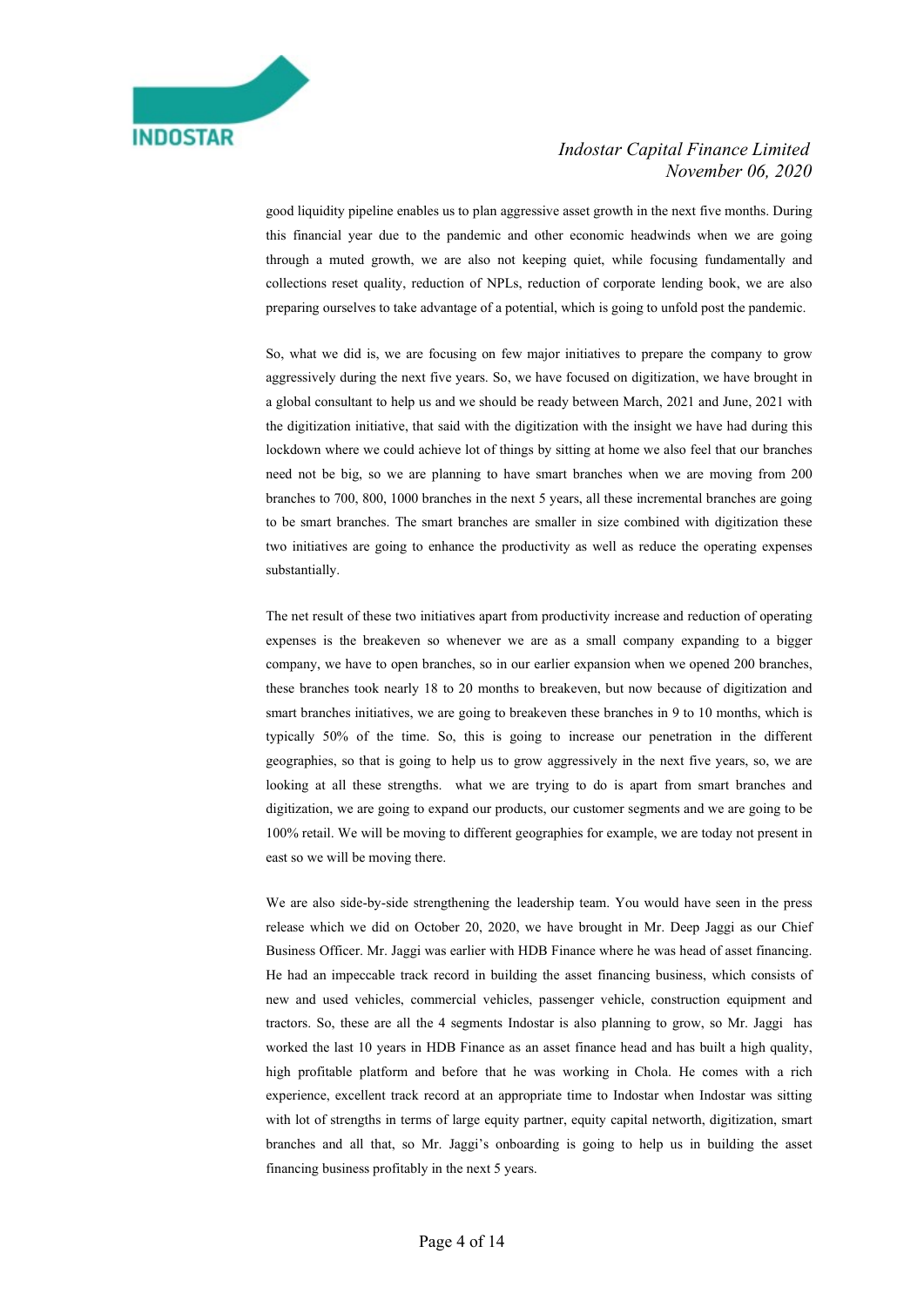

 So, if you look at our Q2 FY2021 account you will find that the commercial vehicle finance business has made more profit than other businesses. This is what we have been telling all of you in the last few years that the growth when it comes, the retail business particularly, the CV financing business where we are planning to be present in high profit used vehicle financing that is going to contribute significantly in the growth of our business and the other point, which I want to leave with you is on the restructuring, during the months of September,2020 and October,2020 where the onetime reschedulement has started, only 0.6% of our customers have sought restructuring. We are evaluating that on a case to case bases and wherever the customer's business has been disrupted, we are sympathetically considering reschedulement, so as anticipated, the reschedulement is not going to be a big number, which indicates clearly that the fundamental retail segments, customer segments and asset segments are strong and the customers are confident that they will be able to pay without resorting to any reschedulement.

 So, from November,2020 as we get on to the growth path, we are also looking at the next 5 years commencing from April 2021, where I feel that the impact of COVID would have been substantially subsided, so from that time, the next 5 years we are looking at with lot of confidence and we are excited to build a high quality, high profitable, 100% retail company, which would engage in nation building activity. So, with this preliminary remark, I leave the forum to the participants and myself and the entire top executive team would be happy to answer any of your questions. Thank you very much.

- Moderator: Thank you very much. We will not begin the question and answer session. The first question is from the line of Aakkash A. Dattaani from HDFC Securities. Please go ahead.
- Aakkash A. Dattaani: Good morning and thank you for taking my questions. My first question is there is a restatement in some metrics particularly the GNPA, so, could you please provide some more colour of that?

R. Sridhar: Amol, can you take it.

Amol Joshi: Sure. In restatement, as you will see Aakkash, is coming in from the previous slide, so on the balance sheet you will find that we have noted that restatement is for loan asset and borrowing, so certain off balance sheet items, which is a part of our securitized pool, which we have taken over we have sort of brought them on balance sheet hence you will find that around Rs.400 crore of assets have got added up on balance sheet and corresponding entries in borrowing as well, that leads to an impact in the GNPA in the range of around 20 to 30 bps and that is what we have called out as restated. It is an accounting adjustments we have done in Q2 FY2021 and obviously restated the previous quarter as well.

- Aakkash A. Dattaani: Right, so even if in absolute terms, your GNPAs would appear to have changed, so that is because of same accounting adjustment?
- Amol Joshi: It is only because of that accounting adjustment.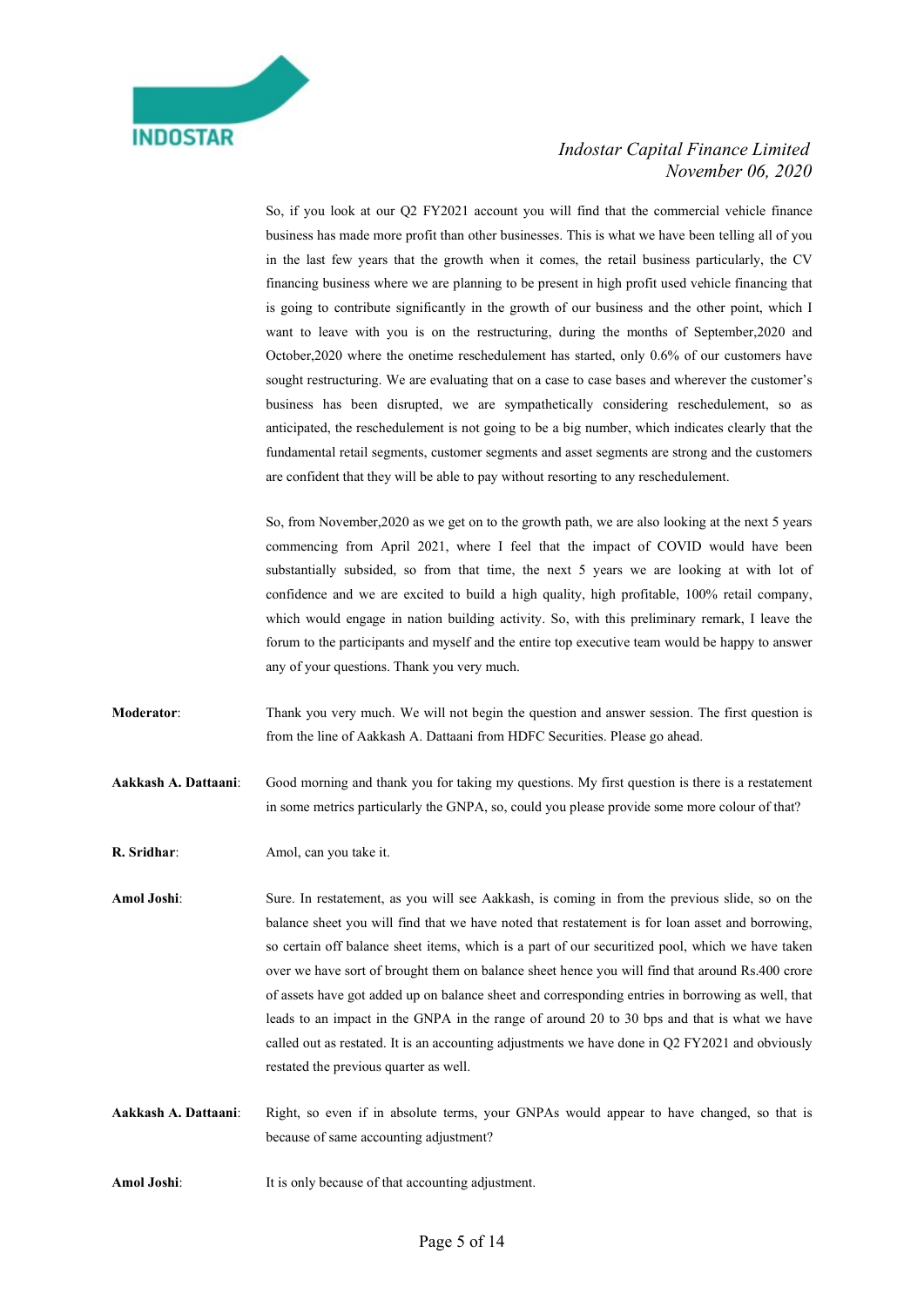

- Aakkash A. Dattaani: My next question is on your other operating expenses during the quarter, is there a one off in there?
- Amol Joshi: Yes, we had the same question in the last quarter as well, so here as well we have called out that the cost income ratio that we are publishing is excluding one off and this one off is again for the investments that we are going into various initiatives that Mr. Sridhar mentioned and that amount will be in the range of around Rs. 10 crore to Rs. 11 crore.

Aakkash A. Dattaani: So, my next question is in terms of plans for the corporate book, you intent to become 100% retail oriented company, so over what time period would you look to run down the corporate book?

- R. Sridhar: See, our corporate book has got repayment schedule, but if you look at it, we have a waterfall mechanism in all the contracts, so as and when the developers sell apartments, we will get our money, so irrespective of reschedulement and moratorium, money keeps coming in and our projects are up to Rs.3 crore apartment size, sales have slowly started improving, so we are getting money back from the borrowers, so our estimate is that in the next 12 to 15 months, this would become zero.
- Aakkash A. Dattaani: My next question is on the collection efficiency metrics that you have taken, could you sort of break that segment wise?

R. Sridhar: Segment wise, we do not have here, we can give it to you separately.

Aakkash A. Dattaani: Okay, sure. So, I have few more questions, but I possibly rejoin the queue.

Moderator: Thank you. The next question is from the line of Kshitij Prasad from Maybank Securities. Please go ahead.

Kshitij Prasad: Sir, my question is on two accounts, one is that how you seeing the trends in the real estate sector now, is it the sales happening or is it the liquidity crisis among developers still there to large extent, and the second question is on the strength in the CV financing, being a securitized business, how you see that happening and what is your strategy currently on that front, we have seen some kind of contraction obviously you have been cautious, but do you see any kind of recovery or what is the ground reality?

R. Sridhar: So, I will take your second question first, so, when it comes to CV financing, as you rightly said, it is a cyclical industry and in the last more than one year, it has been down cycle and along with the sluggish GDP with pandemic, the new vehicle sales have bottomed out, but as you know that we have defined our business as financing used vehicles which are not cyclical because it is not creating fresh capacity like new vehicles. We facilitate transfer of vehicle from one person to another and in the CV industry, they flip owner segment and a migrant labors who have been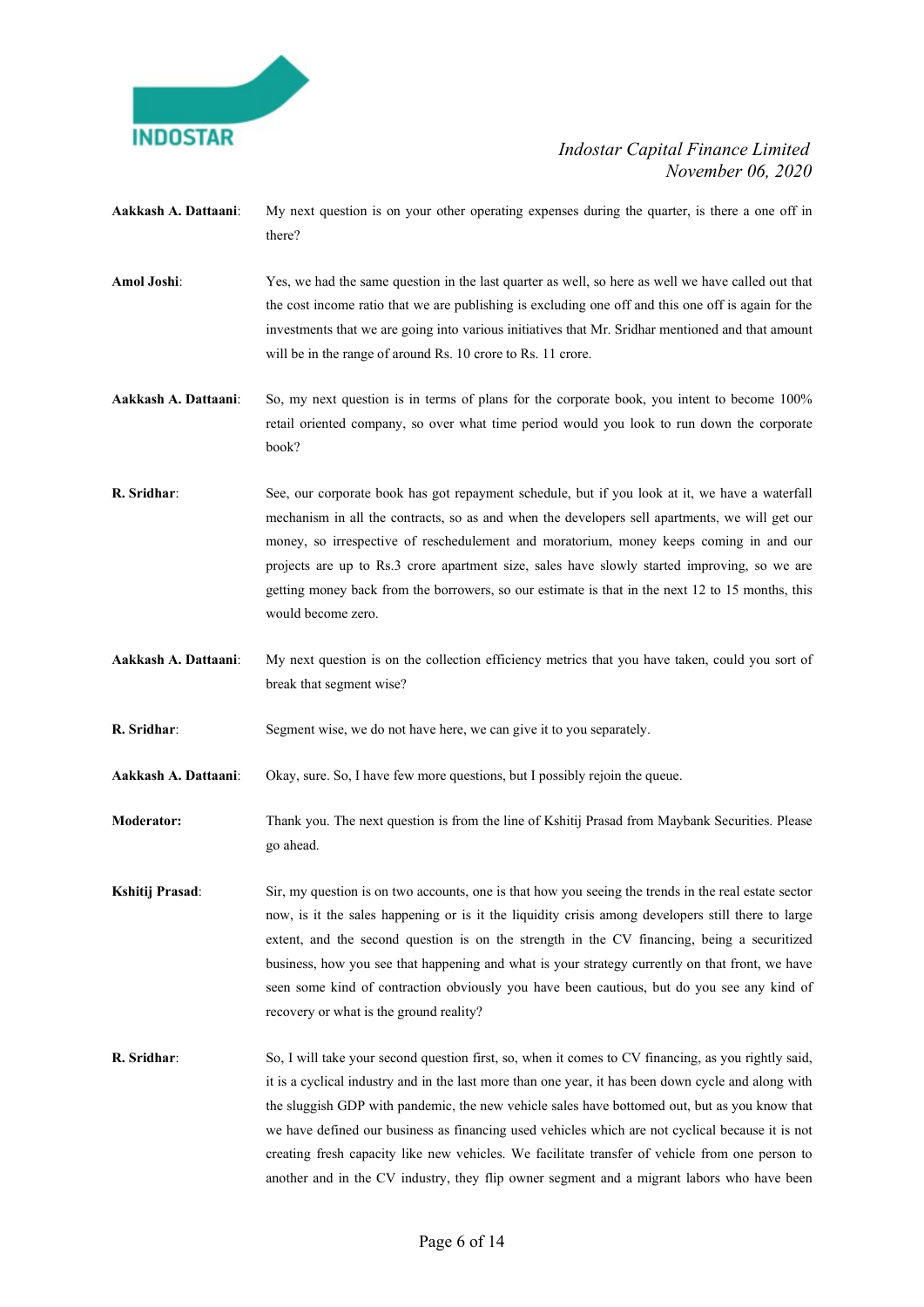

using Uber or Ola kind of passenger commercial vehicles have been impacted badly. The remaining segments have been doing well and we have been largely present in transportation of essential commodities like agriculture produce and other things, which we consume on a daily basis, which are being transported in the state highways, so there is no sluggishness in this transportation, as we require everything, we consume on a daily basis even during lockdown. We have been getting everything, so that is demonstrated by the gradual improvement in the collection efficiency also. So, what we feel is, even in the best potential, we have got enough opportunity to gain market share even though large companies like Shriram and Chola are present in the segment, they are going to be our main competitors, but without competing with anyone, by defining our own customer segment, we can gain market share with the kind of aspiration we have in this business, we have got enough potential. Apart from that, the scrappage policy, which is likely to be announced, is going to increase the potential for financing because the scrappage policy if it has to be successful, will have to have a very robust replacement financing, so we feel that these are going to be fantastic opportunities for us to grow in the next 5 years. Along with that, we also have geographical expansion like going to different regions as well as in the same regions opening more branches, as I articulated, digitization and smart branches are going to be our focus area apart from that, we are also expanding the product. The product expansion is going to be on passenger vehicle, construction equipment and farm equipments including tractors since the rural market is doing very well, we will be getting into that space and these product expansions, geographical expansions along with the base potential and scrappage policy is going to make our asset financing business a very high profitable, high growth business. When it comes to your question on the real-estate, I would like my colleague, Mr. Deepak Bakliwal to take it.

Deepak Bakliwal: So, the initial trends on sales velocity are encouraging. You would see that a dominant part of our book is Mumbai based where there was a substantial reduction in stamp duty and along with that we saw renewed energy in the sector, which was acquired. In some of our sites, we are seeing pre COVID level sales velocity already being achieved, now whether this has the legs to go to next three quarters and whether it pent up and it will move to the coming quarter is something, which has to be seen, but the initial trends are encouraging.

Kshitij Prasad: Thank you.

Moderator: Thank you. The next question is a follow-up from the line of Aakkash A. Dattaani from HDFC Securities. Please go ahead.

Aakkash A. Dattaani: I have 2 questions that are kind of related, so now the share of the promoter in the company stands at about 93%, am I correct in understanding that this would have to be brought down by a significant amount in the near term?

R. Sridhar: Yes, Correct. Your understanding is correct. There is one year time given by SEBI.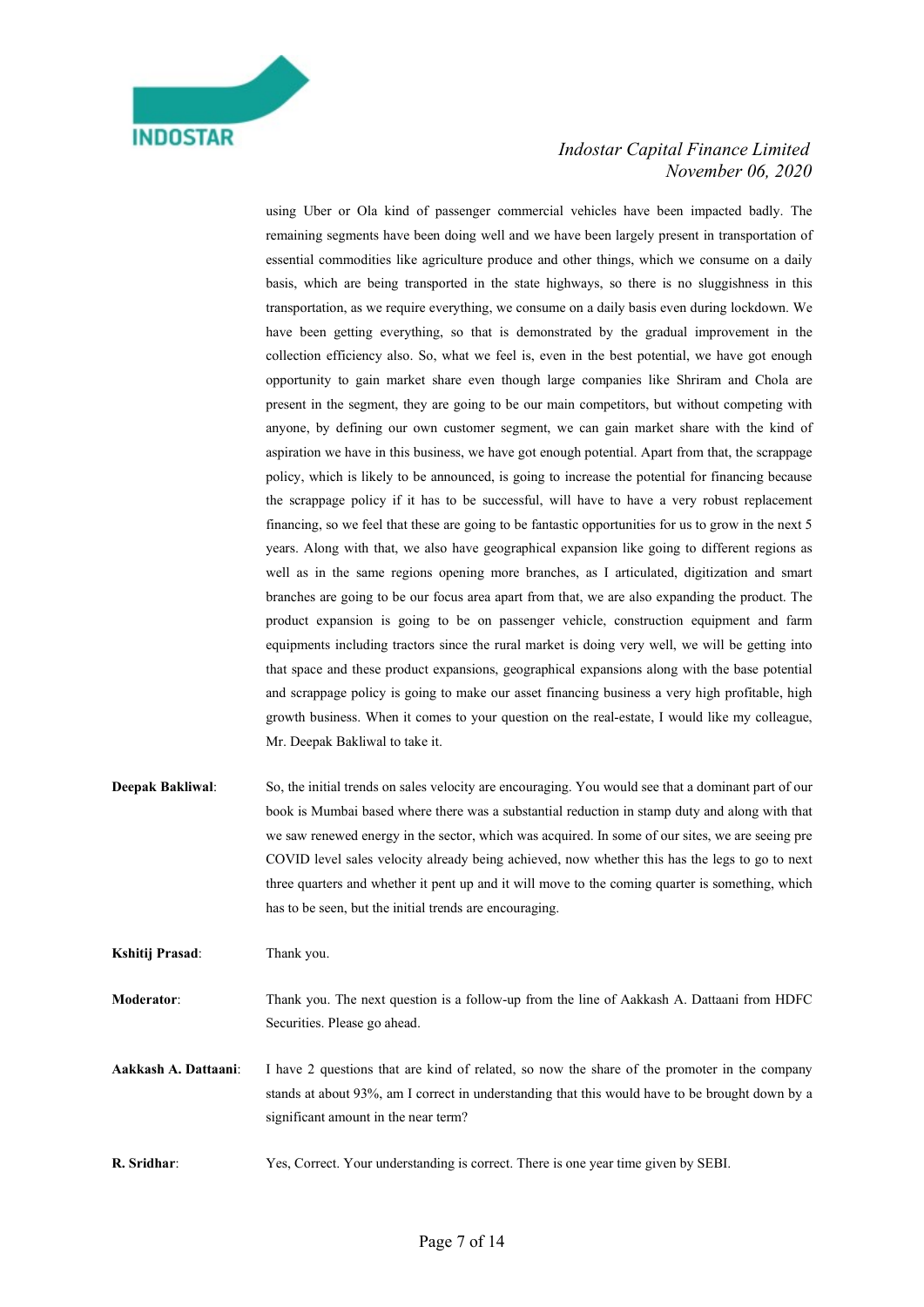

- Aakkash A. Dattaani: Correct, so that being said, what are the plans that the company has in mind to go ahead with that and another related question is that you have mentioned in your investor presentation, that you all would possibly be looking at inorganic route as well, so which segment would you find most attractive at this juncture, thank you?
- R. Sridhar: See, I can only say that we would like to remain as a listed company, so the compliance as far as the regulation is concerned will be done before the timelines that is one, but how we will do it, that I will not be able to articulate as of today as there are multiple ways the same can be achieved. One of them as you rightly said is, buying asset and merging with the company where we have articulated that we are looking at opportunities, which are there in market place, so we are actively looking at opportunities in the same lines of business, which we are already present and also some of allied businesses. As of now, we are looking at it and whenever something materializes, we will update.
- Aakkash A. Dattaani: That is it from my side. Thank you very much.
- Moderator: Thank you. The next question is from the line of Saurabh Kabra from Nippon India Mutual Fund. Please go ahead.
- Saurabh Kabra: Sir, very good afternoon. I need 3 data points, which we need, first is, this collection update, when we say 99% the amount of collection, this would include only the current month collection or overdue as well as prepayments also?
- R. Sridhar: See, we are talking about total collection as it has been claimed by the entire industry, everybody is talking about the total collection only, so that is what we are doing, so we can always eliminate and see what is the billing collection, but normally in money lending business the billing collection is always looked at the total collection only.
- Saurabh Kabra: So, this would include prepayment also?
- R. Sridhar: Some prepayment, some overdue collections will be there.
- Saurabh Kabra: And second question, Sir, as you told that we have sold certain NPA portfolio of around Rs,126 crores to ARC, just want to check was this sold for cash or SR?
- R. Sridhar: Mr. Amol, would you like to take it.
- Amol Joshi: These are all sold against SR, that we have also invested into the SR, which is standard package.
- Saurabh Kabra: But, does investing to SR allows the company to remove it from NPA, I just wanted to check?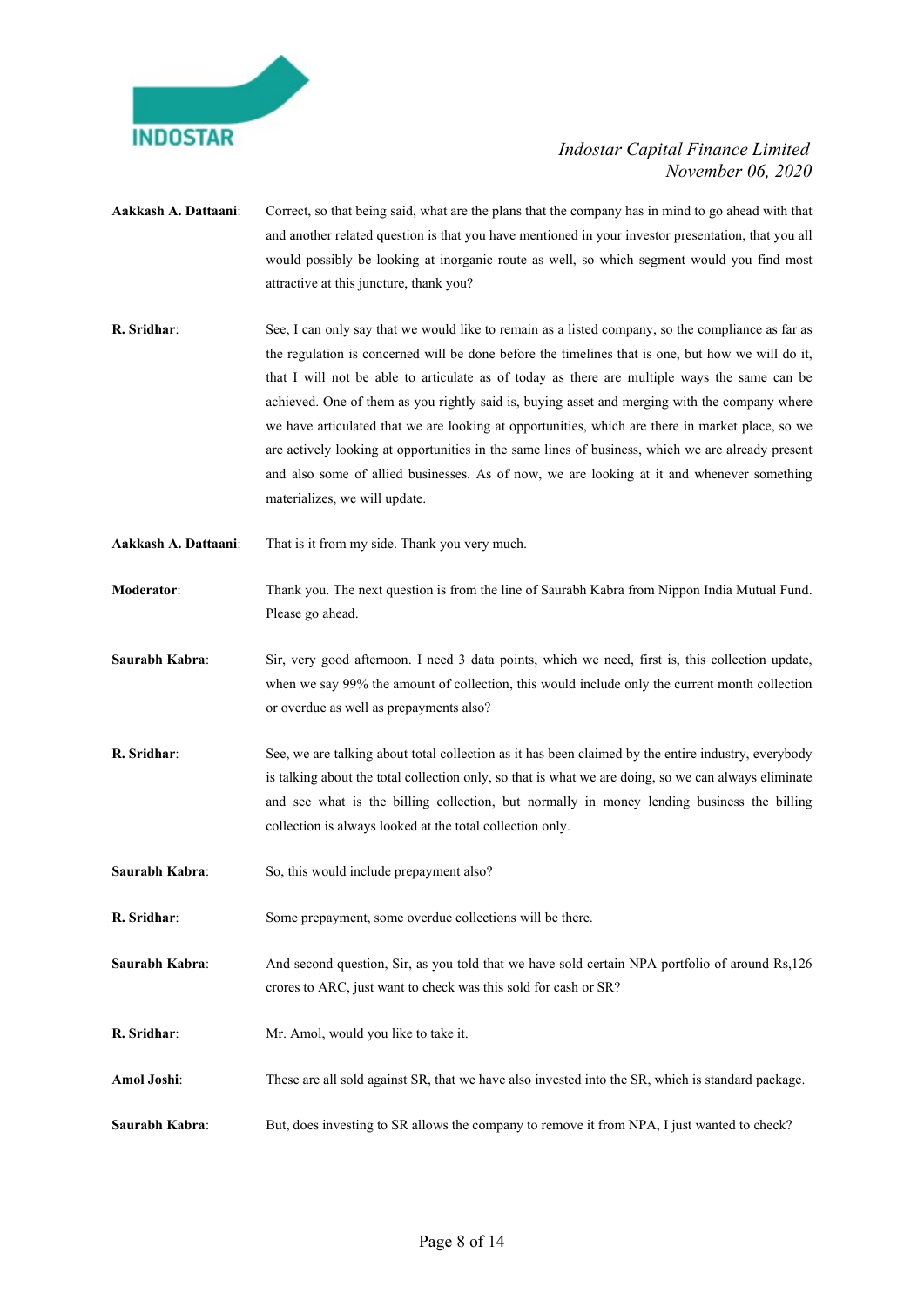

- Amol Joshi: Of course, what it does is that it clearly reduces my loan book and the SRs are treated as investment.
- Saurabh Kabra: And last point on the restructuring part, so we have a view on the retail piece, the number is quite good, on the wholesale side, can you throw some light that how much restructuring are we expecting on the wholesale portfolio?
- **R. Sridhar:** See, there will be many cases, which would go for moratorium as well as reschedulement as I had mentioned earlier, but that is not material because our repayment piece on the developer selling apartments, so it has nothing to do with the moratorium or reschedulement, but considering the industry and the headwinds, many people will go for reschedulement there and that is the book, as I had earlier told that we are exiting, which could happen in the next twelve months.
- Saurabh Kabra: Thanks a lot. No more questions on my side.
- Moderator: Thank you. The next question is from the line of Amol Patil from IDFC First Bank. Please go ahead.
- Amol Patil: I have couple of questions, one is, your Opex has increased quarter-on-quarter 34%, considering the COVID situation, people are negotiating with their landlords, they are having other means of cost control, I was hoping that the Opex will go down?
- R. Sridhar: The Opex actually has come down compared to the expenses, which you have outlined that we have deferred our increments and bonus for the employees, employees have sacrificed. The second one is on the rental premises, all the branch officers including our head office are on the rental, we have renegotiated. The third is all the discretionary spending including travelling during the pandemic has come down, so as against our Rs. 300 crore of operating expenses incurred during FY2020, we are expecting 15% to 20% deduction to Rs. 240 crore to Rs. 250 crore only this year FY2021 on a like-to-like basis that we have achieved, but what you should understand is that there are expenses, which we are incurring for preparing our growth in the future. Like Amol said there are one off cost where we are bringing in consultants to help us in digitization. There are some other initiatives we are doing and similarly there are recruitments we have done for the future everything takes three months. We will be opening some branches, so these are all new additional expenses, which are appearing there, but if you compare the prior year expenses vis-à-vis, the current year expenses, there is 15% to 20% reduction.
- Amol Patil: My second question is around the securitization transaction, I would like to know what was the value of loans, which were securitized, its breakup into retail and wholesale and the value of SR, which hold on the balance sheet as of end of Q2 FY2021?
- R. Sridhar: Mr. Amol, can you take it.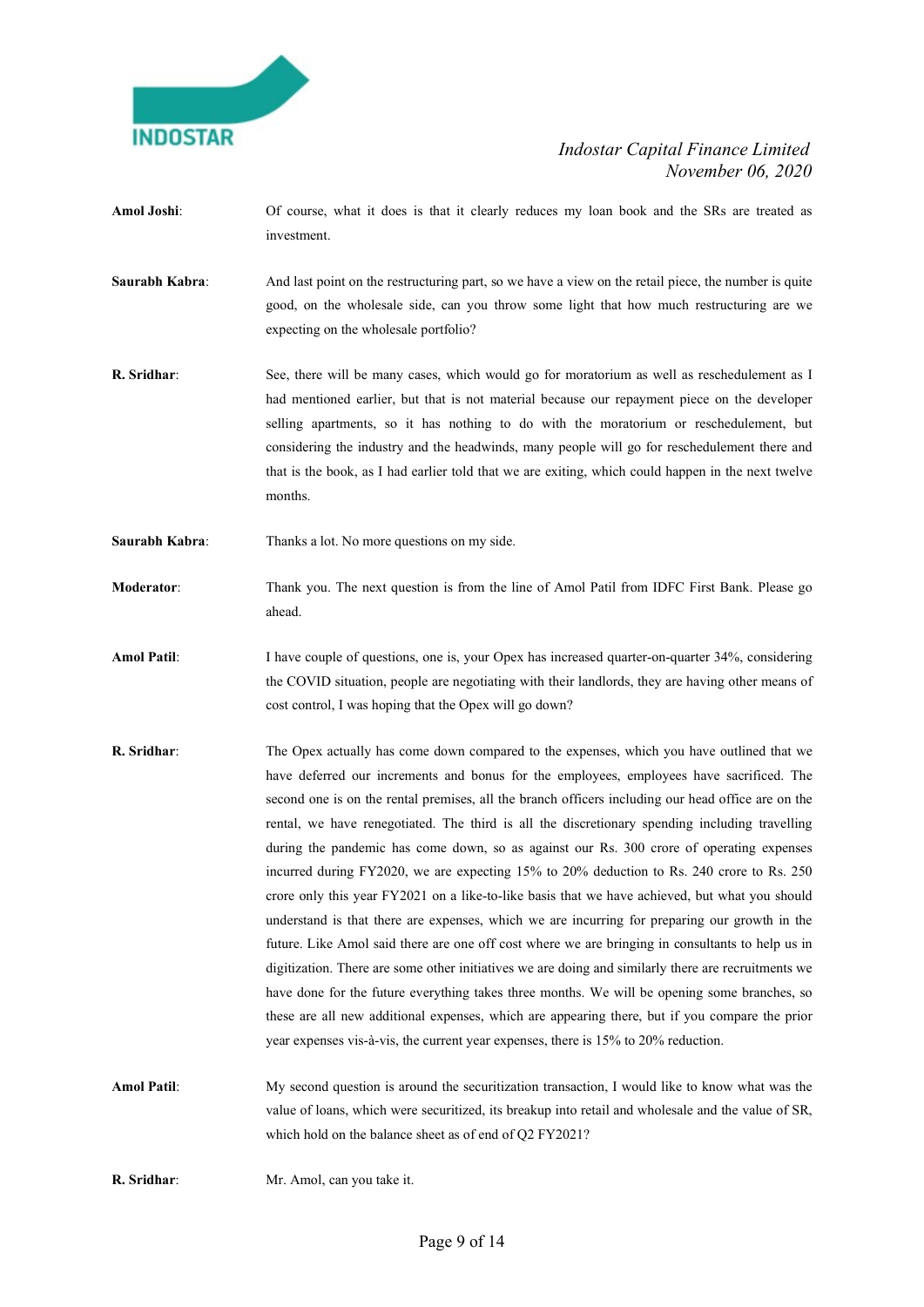

Amol Joshi: We have sold a gross NPA of Rs. 161 crore, the whole NPA book is relating to CV assets only, predominantly the IIFL acquired portfolio that we had. The net amount of the gross NPA is Rs. 126 crore, and we have sold it at par to the acquiring ARC. We are carrying Rs. 107 crore of SR on the book. Amol Patil: So, the balance SRs are held by the ARC, right? Amol Joshi: That is the investor, right. Amol Patil: Thanks. Moderator: Thank you. The next question is from the line of Piran Engineer from Motilal Oswal Financial Services. Please go ahead. Piran Engineer: Thanks for taking my question. Sir, when you mentioned about retail and the collection efficiency have reached 100%, can you give a bifurcation across the three segments? R. Sridhar: As of now, readily I do not have, but I will share it with you offline. Piran Engineer: Sir, any indication of how many customers have not paid a single installment? **R. Sridhar:** That also we will give you. Piran Engineer: My next question is from the PFO, can you just briefly talk about incremental sources of liquidity? Amol Joshi: So, you would have seen that since April, 2020 we have raised around Rs. 1000 crore plus with that the whole raising has been sub 9% and where we see such thing as we speak of other funding opportunities is between 8.5% to 8.9% that the range we are talking about, but we have been watchful about how much resources we are raising considering we are setting of around 36% of our borrowing are available right now in liquid cash, we have gone a bit slow, you have seen in Q2 FY2021 we have reached only Rs. 300 crore and as we go ahead, as we pick up on disbursement, we will start increasing the funding pipeline, what we surely see as a positive outcome post Brookfield investment is that there is a lot of interest in the banking sector to lend to us considering Brookfield is a co-promoter now, so in terms of funding pipeline available very comfortable on money so far. Piran Engineer: And I guess this is all from banks or any of the government schemes also that have come in? Amol Joshi: So, NHB has lent money to us and as we speak this month itself another substantial Rs. 100 crore will come to us through NHB into our subsidiary, but beyond NHB and the earlier raising that we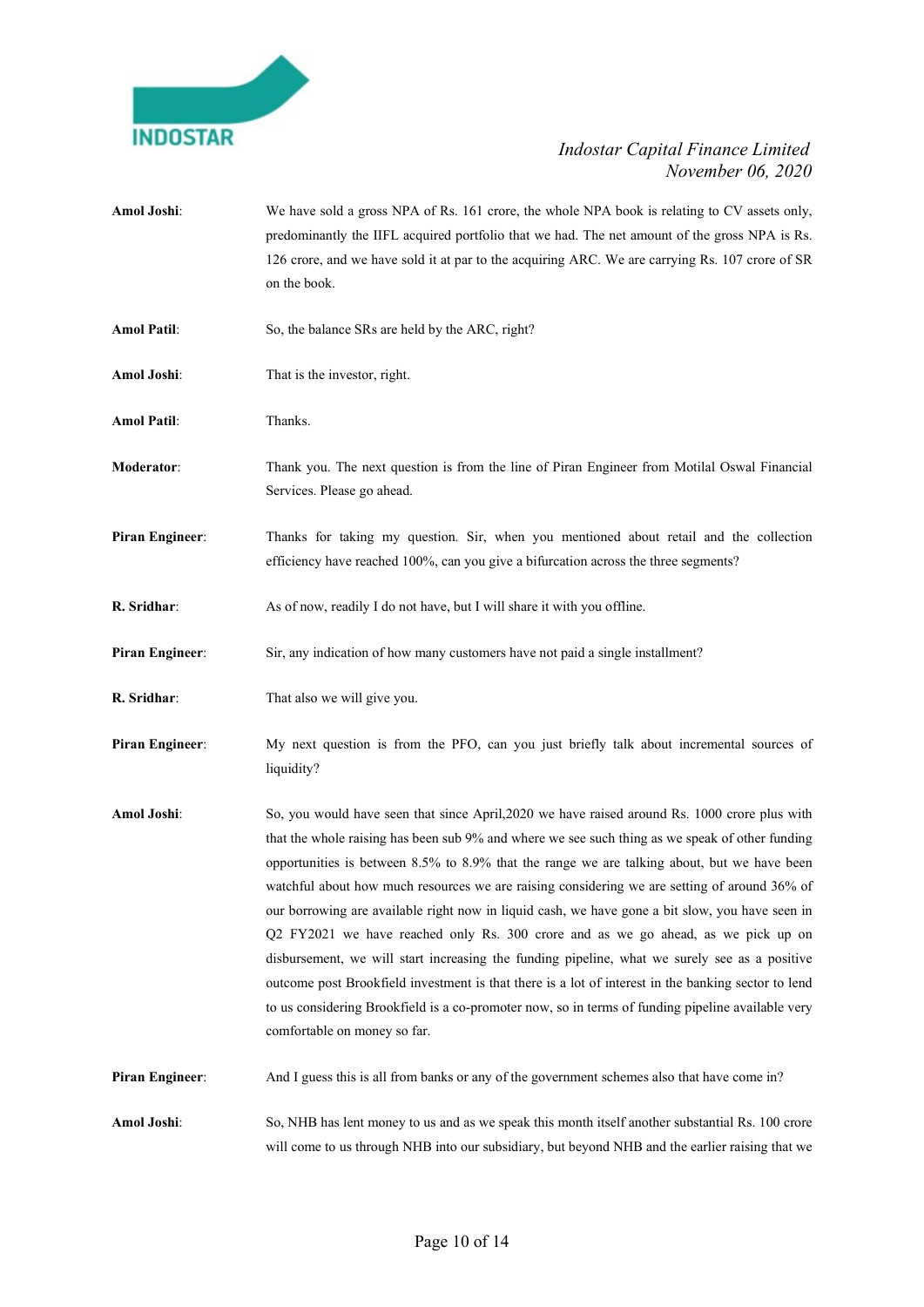

did from SIDBI the other two key agencies, NABARD has been bit slow and we have also not really pushed to do it considering the liquidity position that we have.

- Piran Engineer: Sir, two clarifications, I did not hear that correctly, one is the SR that we have got is Rs. 107 Crore, is it?
- Amol Joshi: Yes, it is Rs. 107 crore.
- Piran Engineer: And about branches breaking even for the smart branches that was 12 to 18 months?
- R. Sridhar: Yes, earlier it was 15 to 18 months, now it is 9 to 10 months.

Piran Engineer: Understood. I will get back in the queue. Thank you and all the best.

- Moderator: Thank you. The next question is from the line of Darpin Shah from HDFC Securities. Please go ahead.
- Darpin Shah: Thanks for the opportunity. Sir, you have mentioned about collection efficiency in the retail business, can you throw some light on the wholesale segment?
- Deepak Bakliwal: Barring one account, which is in the gross NPA, there are a couple of accounts, which are in the 30-day bucket, but we can take this offline, I can give you the exact data offline.
- Darpin Shah: Amol a question to you, if I look at your presentation, the liquidity bit, which you have mentioned in terms of inflow, there I can see that we will be collecting somewhere around Rs.1000 to Rs. 1050 crore odd in the next four quarters or so, and then we are talking about reducing the corporate book again over the 4 or 5 quarters, how does this match, I am not able to get that?
- Amol Joshi: Sure, Darpin, hope you are well. When we put out the strong liquidity position slide, clearly I am not in a position to forecast as to when the corporate book run downs will happen and when inflows will happen, what we have shown here as a principle repayment is the calendarized or the schedule repayment that we expect and we have taken certain assumptions in terms of being conservative that in case of certain asset if the inflow is only 60%, so we have built that into the inflow, so this is what you see is the contractual inflow reduced to a certain extent as to with our view as to how the inflows will happen, so this does not incorporate the rundown that will happen due to prepayment or with us selling down the book, so this is only business visual scenario that we have got it.
- Darpin Shah: Fair enough. So, now we already have Rs. 280 crore to Rs. 300 crore kind of provision for COVID?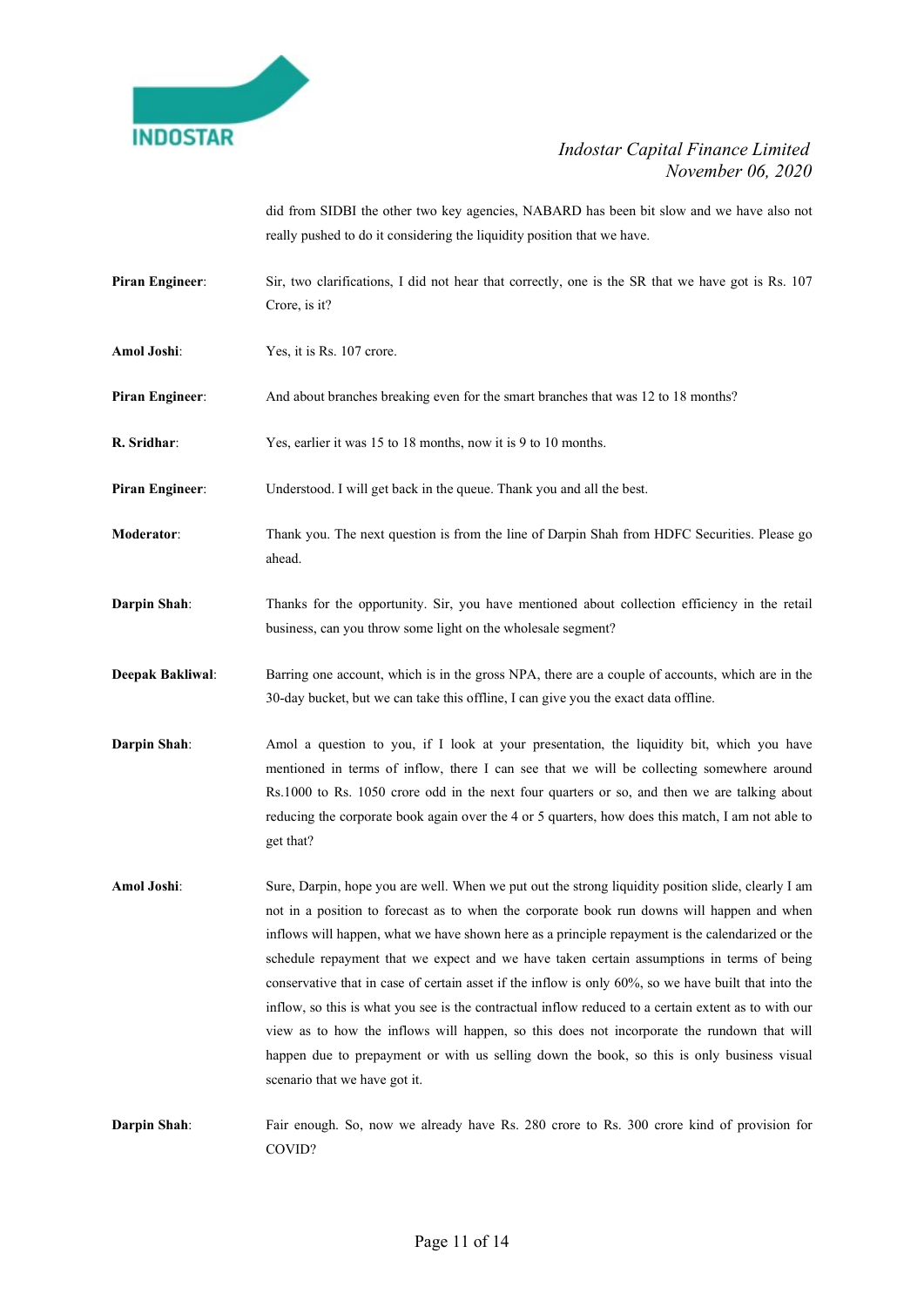

| Amol Joshi:              | Yes.                                                                                                                                                                                                                                                                                                                                                                                                                                                                                                                                                                                                                                                                                                                                                                                                                                                                                                                                                                                                                                                                                                                                                                             |
|--------------------------|----------------------------------------------------------------------------------------------------------------------------------------------------------------------------------------------------------------------------------------------------------------------------------------------------------------------------------------------------------------------------------------------------------------------------------------------------------------------------------------------------------------------------------------------------------------------------------------------------------------------------------------------------------------------------------------------------------------------------------------------------------------------------------------------------------------------------------------------------------------------------------------------------------------------------------------------------------------------------------------------------------------------------------------------------------------------------------------------------------------------------------------------------------------------------------|
| Darpin Shah:             | Do you think we will require more provisions in the next couple of quarters?                                                                                                                                                                                                                                                                                                                                                                                                                                                                                                                                                                                                                                                                                                                                                                                                                                                                                                                                                                                                                                                                                                     |
| Amol Joshi:              | So, where we see from here, we feel that COVID provision we did in Q4 FY2020 will stay for at<br>least another two quarters, we do not see major reason to top it up with further overlay, what we<br>will do is clearly that as we start see further sell downs within the corporate book or any<br>challenges in the retail book, we will avoid tapping into the COVID provision and we will use it<br>as a last resort, we will try to build up our defenses to the current P&L.                                                                                                                                                                                                                                                                                                                                                                                                                                                                                                                                                                                                                                                                                              |
| Darpin Shah:             | Thanks a lot.                                                                                                                                                                                                                                                                                                                                                                                                                                                                                                                                                                                                                                                                                                                                                                                                                                                                                                                                                                                                                                                                                                                                                                    |
| Moderator:               | Thank you. The next question is from the line of Abhishek Murarka from IIFL. Please go ahead.                                                                                                                                                                                                                                                                                                                                                                                                                                                                                                                                                                                                                                                                                                                                                                                                                                                                                                                                                                                                                                                                                    |
| <b>Abhishek Murarka:</b> | Good afternoon everyone and thanks for my taking my question. So, the question is the<br>qualitative around commercial vehicle book as such, and the question is really that on the one<br>side we hear very high collection efficiency numbers in the commercial vehicle portfolio across<br>the industry and on the other there are still reports of CV operators surrendering vehicles or going<br>out of business or leaving the industry, so how do we reconcile these two things, on the one hand<br>very high collection efficiency or utilization, on the other hand people giving up their fleet or<br>running down the size of their fleet?                                                                                                                                                                                                                                                                                                                                                                                                                                                                                                                            |
| R. Sridhar:              | This can be easily reconciled, as I had earlier mentioned to you that this is a total collection, so it<br>is not a billing to billing collection, every company has reported total collection, so to some<br>extent there is further due, some extent there is prepayment and all that will be there, so that is<br>one point. The second point is that there are few segments, which have been impacted like I<br>mentioned to fleet owners segment and migrant labourers who have been the majority users of<br>passenger commercial vehicles like Ola and Uber have been impacted. All other people are not<br>impacted, slowly as they come out of the lockdown, as they start using the vehicle, they start<br>earning and every company is able to collect that is it, so even in this 100%, another 5% to 10%<br>has come out of prepayment and overdue and all, still we have more than 90% that has come<br>from the billing, so that is the good trend, so one side is the existing fleet is able to run vehicles<br>and they are able to pay, but within that companies, which have exposure to fleet owners and this<br>kind of migrant labour will have an impact. |
| <b>Abhishek Murarka:</b> | Sir, and overall scheme of things on this passenger vehicles, Uber and Ola, all of these would be<br>hardly 3% to 5%, but the bigger problem area is really the commercial vehicle fleet owner?                                                                                                                                                                                                                                                                                                                                                                                                                                                                                                                                                                                                                                                                                                                                                                                                                                                                                                                                                                                  |
| R. Sridhar:              | Yes, fleet owner is impacted.                                                                                                                                                                                                                                                                                                                                                                                                                                                                                                                                                                                                                                                                                                                                                                                                                                                                                                                                                                                                                                                                                                                                                    |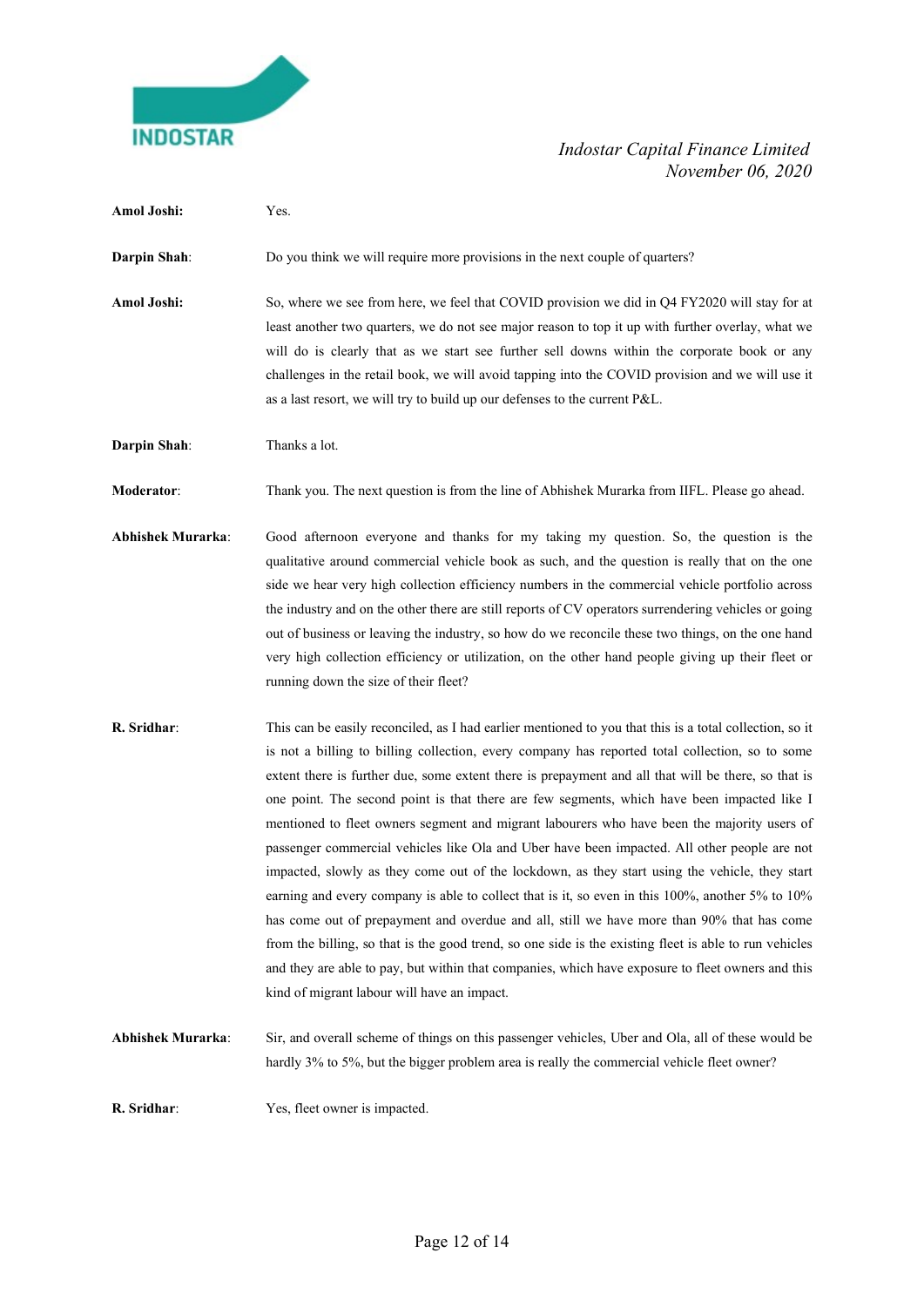

Abhishek Murarka: So, there on an industry basis just broadly what would be your guess on what is going to be the ultimate like say delinquency or people going out of business, would it be like 5% of trucks would have to be given up or reprocessed or may be 10% of trucks, what is your sense?

- R. Sridhar: Even I do not have a number, but what is happening is that the fleet owners would have got 80 to 100 vehicles, which have been funded by large banks and companies, so I do not want to name them, but they have all given money at sub 10% in single digit to these fleet owners, and more than 100% funding also has been given, so in good days you do that and when the vehicles feel the pressure then what happened is always these people sought moratorium and subsequently they are also seeking reschedulement now and more than that mind you many banks and large NBFCs have given them, the 20% ECGA loss, which had helped in payment of insurance and starting the business. The problem is that enough load is not there in the industrial production, with this big transport, which are happening in the national highway. They are also facing driver shortage, they are also facing the problem of diesel price increase, they are also facing the problem of loading and unloading people not there because all migrants have gone, so multiple challenges these people face, but mainly on account of lack of industrial production, so till it comes up, there will be pressure on these customers, but they will be appropriately rescheduled, so net their installment amount comes down and they are able to manage, so there could be some amount of loss that will come, but since the fleet owners are people who have got this CIBIL and all to be properly keep to credit track record, so there could be some losses, which the banks and NBFCs will have to take, but it is difficult to estimate it at this point of time.
- Abhishek Murarka: Last quick follow-up, would you say that this 90% to 95% kind of collection efficiency, which of course includes arrears also, where would the clean numbers be for the industry, would it be around 80% to 85% or may be even lower?
- R. Sridhar: Yes, definitely it will be more than 80%.
- Abhishek Murarka: So, low 80% to 85% that should be?
- R. Sridhar: Yes, definitely. That is a good number in current environment.
- Abhishek Murarka: Right, Sir.
- Moderator: Thank you. The next question is from the line of Vijay Jacob, an Individual Investor. Please go ahead.
- Vijay Jacob: Just could you help understand the fall in NPA in the vehicle finance business in this quarter?
- R. Sridhar: We informed that we have made an ARC transaction where we have sold about Rs. 126 crore of NPL at par without any P&L impact that is why it has come down substantially.